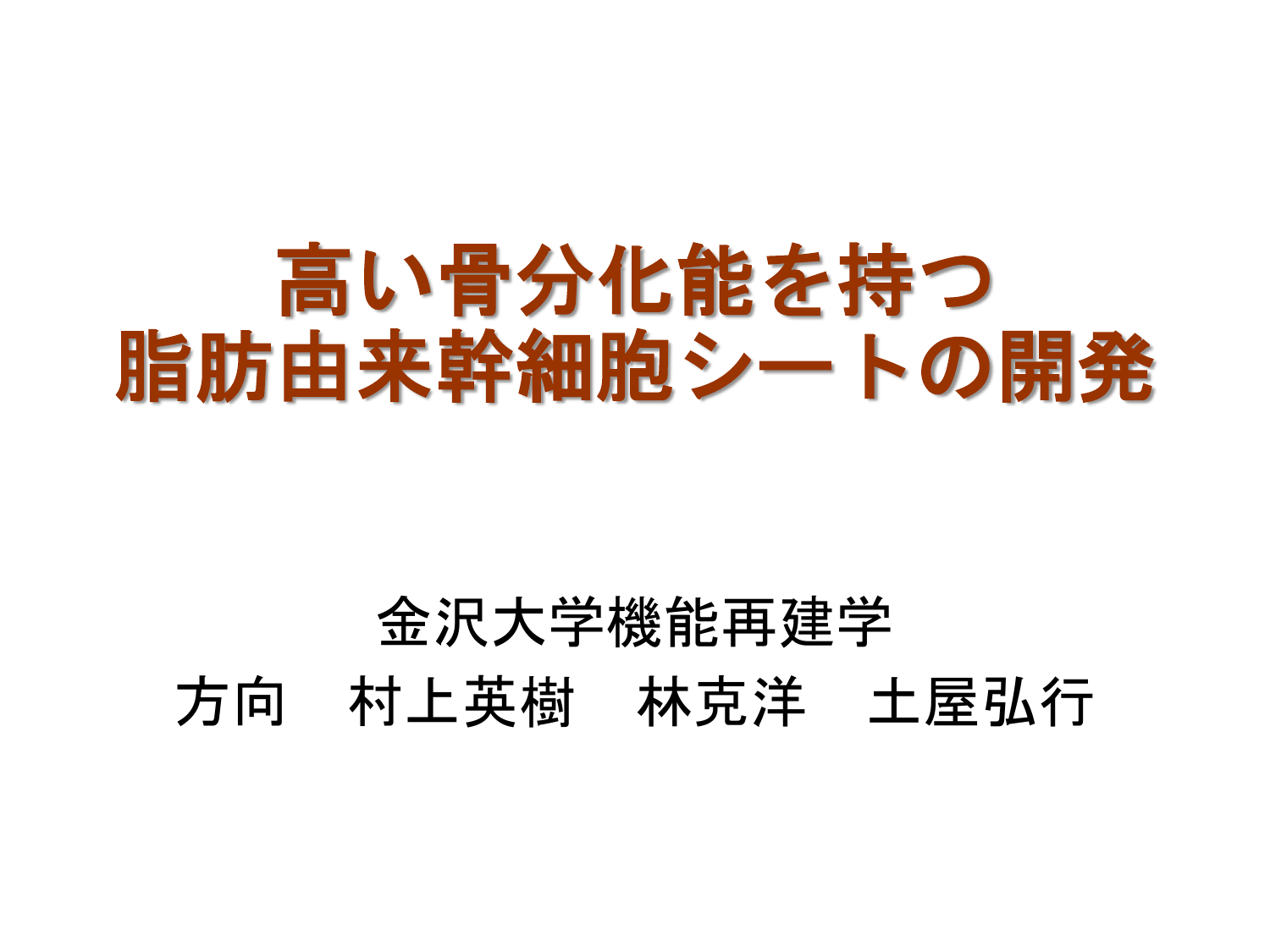# 従来のADSCsの使用方法とその問題点①

#### • **Separate ADSCs**

Mixture of ADSCs with medium like fibrin glue and collagen gel and then injected into the required spots(e.g., femoral head necrosis ).

「フィブリン糊やコラーゲンゲルに脂肪由来幹細胞(ADSC) を混ぜ、移植箇所(壊死した大腿骨頭部)に注入する」

- × Difficult to be fixed 固着しにくい
- $\times$  Low cell density 注入細胞量が少ない
- × Matrix (xenogeneic body) 異種キャリア

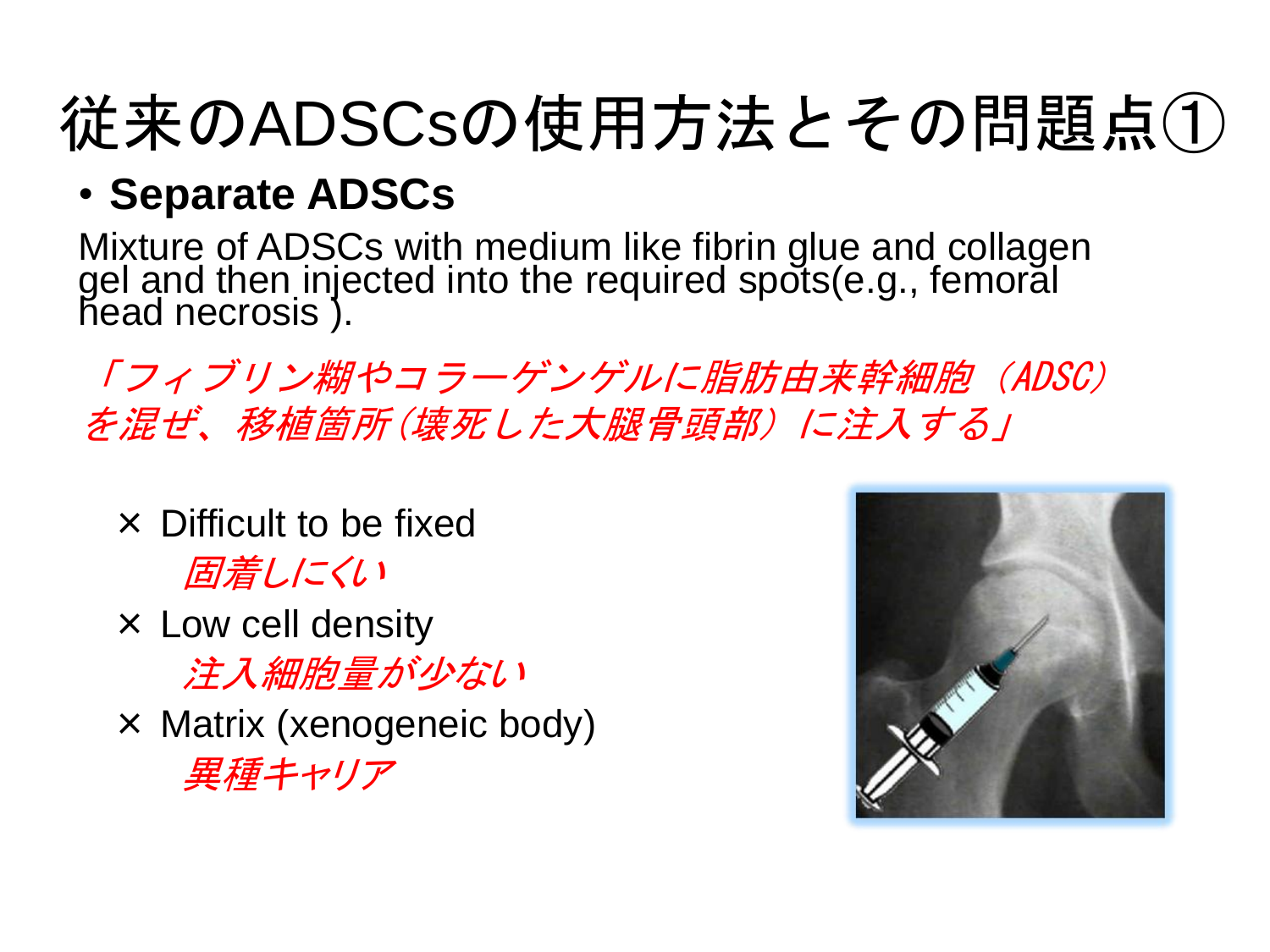## 従来のADSCsの使用方法とその問題点②

#### 従来の**ADSCs sheet**

Culture on a certain kind of matrix membrane (e.g., bovine collagen type I, Upcell R sheets) 「マトリックス支持膜上で*ADSC*を培養する」

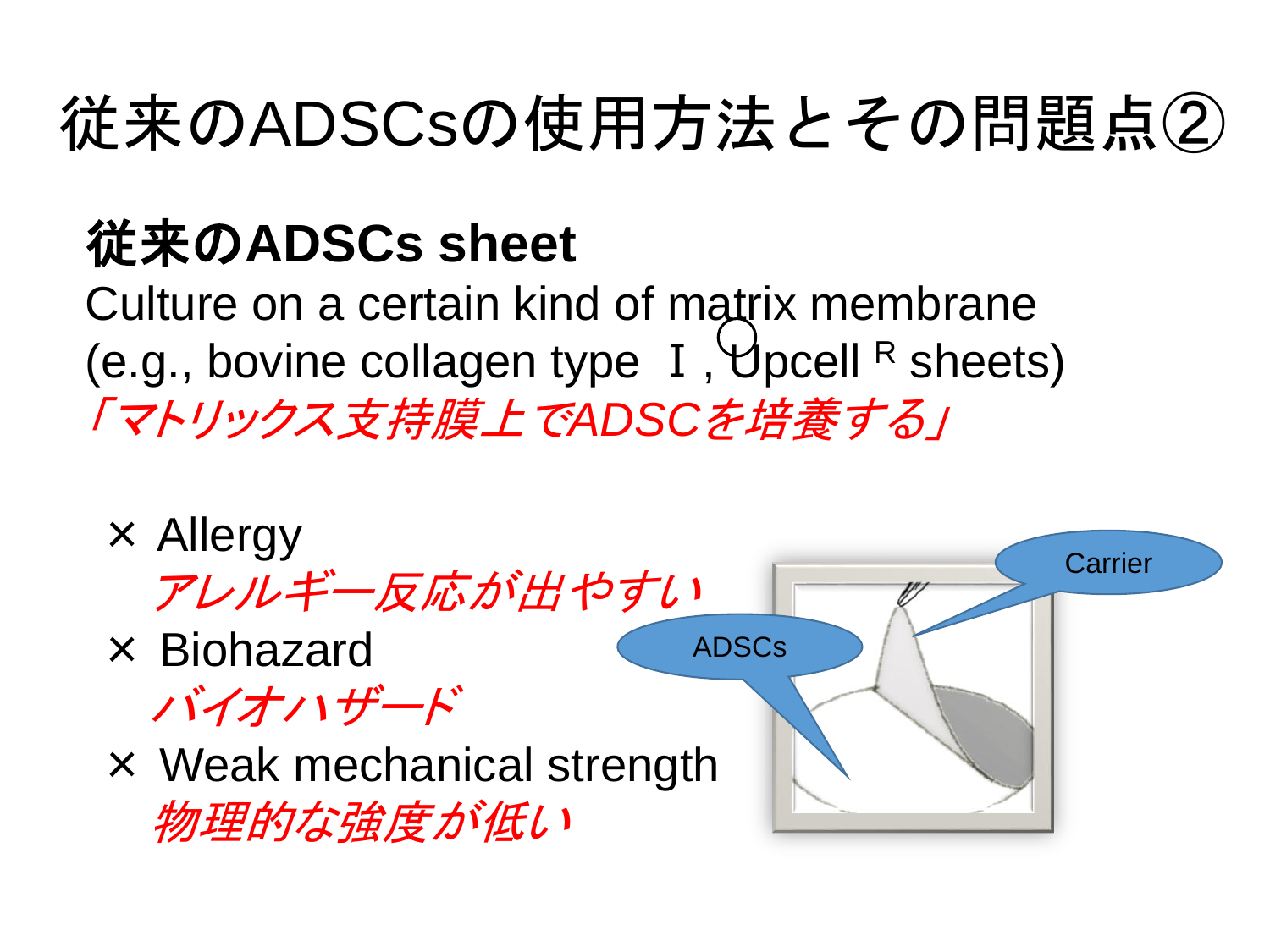#### 我々の開発した脂肪由来幹細胞シート (ADSCs Sheet) キャリア不要!







The transparent ADSCs sheets could be fixed on the edge of common petri dishes without any carrier.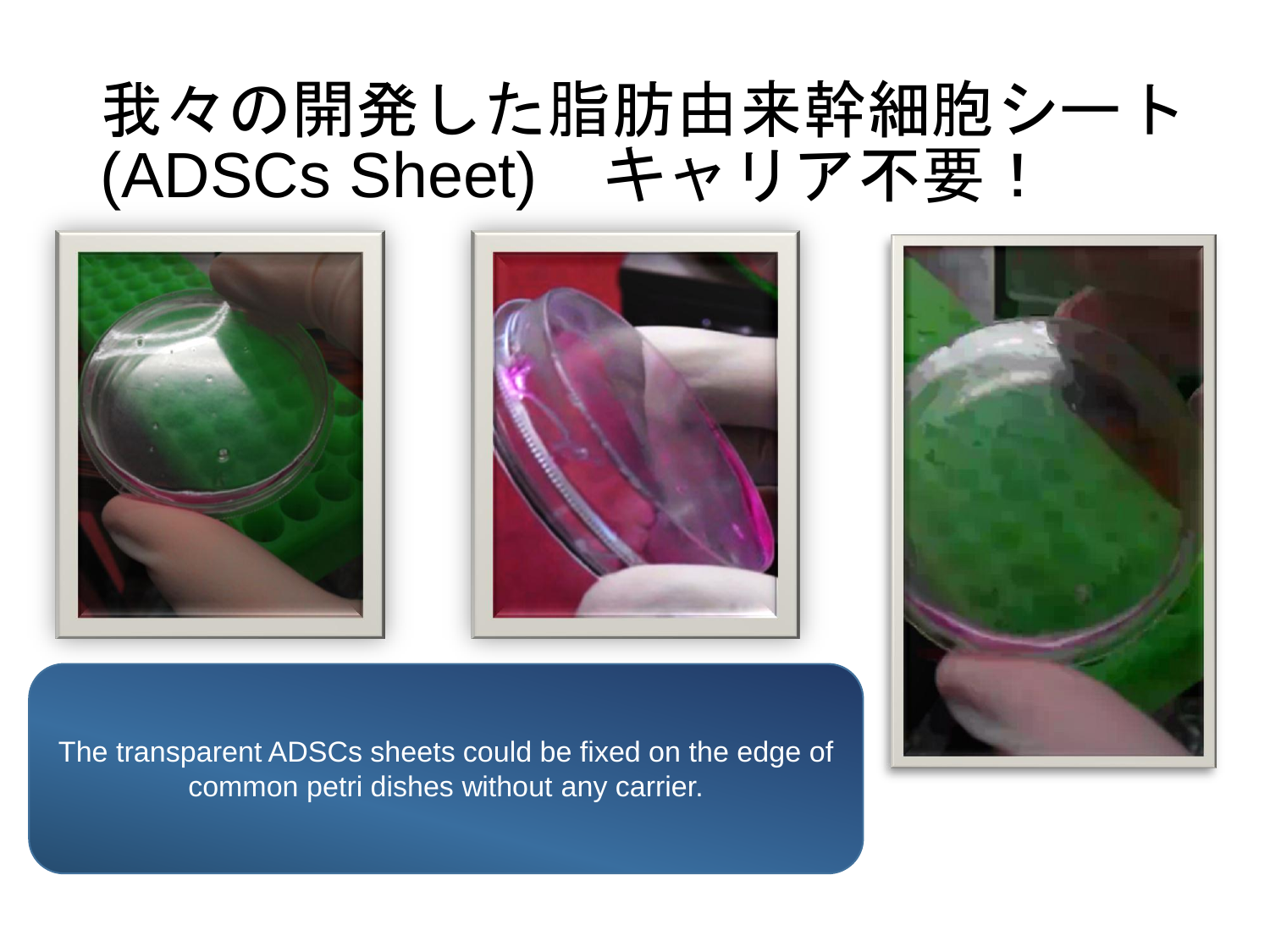### 我々の開発したADSCs sheetsの概要

- This technique does not need expensive devices. (この技術には高価 な装置を必要としない。)
- This technique could be applied to human ADSCs, canine ADSCs, rabbit ADSCs, etc. *(この技術は、ヒトをはじめ様々な動物種の脂肪由来* 幹細胞シートに応用が可能である。)
- ADSCs sheets could be fabricated in 7-10 days. (この*ADSC*細胞シー トは*7*~*10*日間程度で作製が可能である。)
- ADSCs sheets present high osteogenic capacity and mechanical strength. (この*ADSC*細胞シートは高い骨形成能と物理的強度を保持し ている。)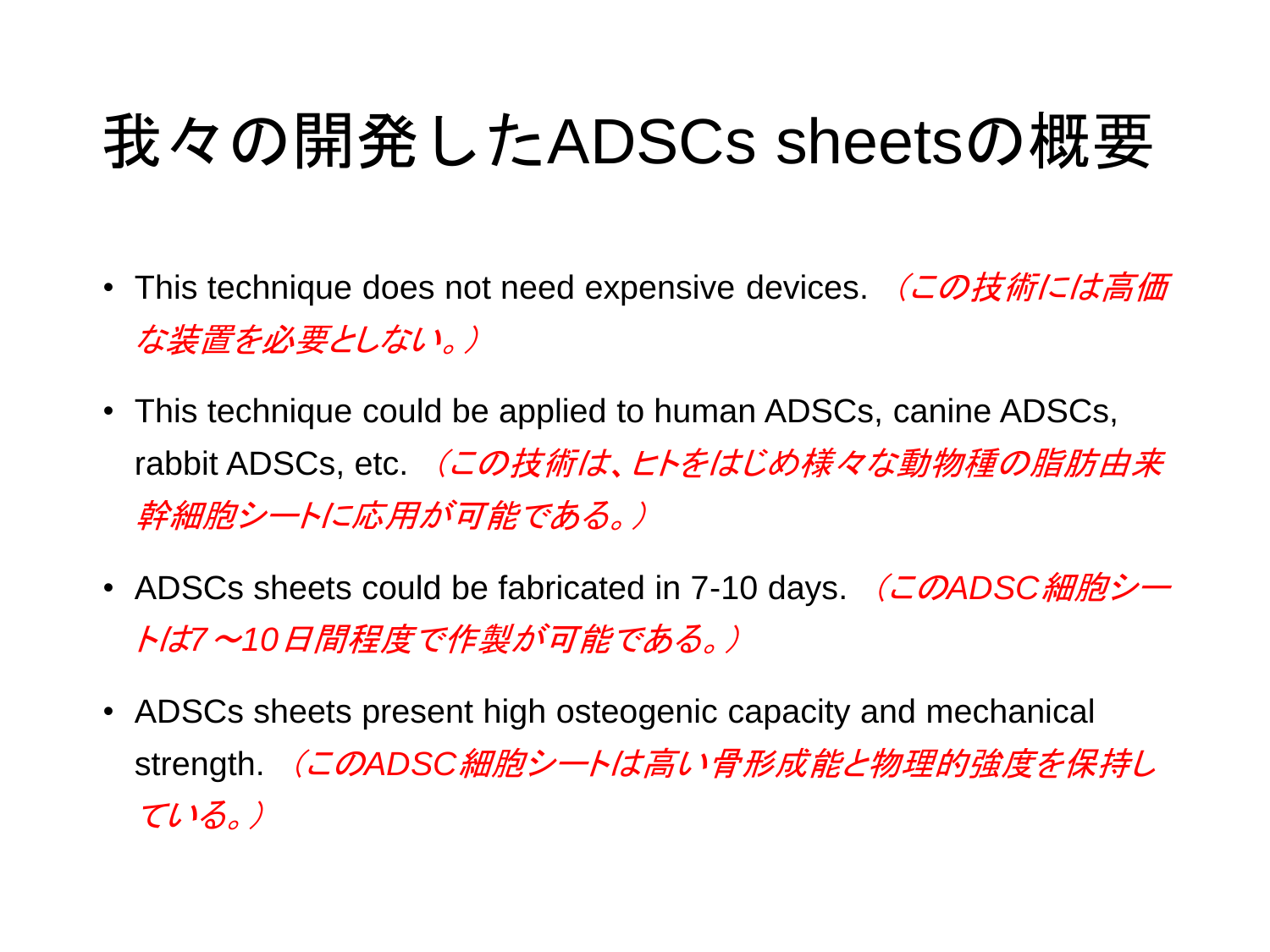# ADSCs sheets:高い骨分化能

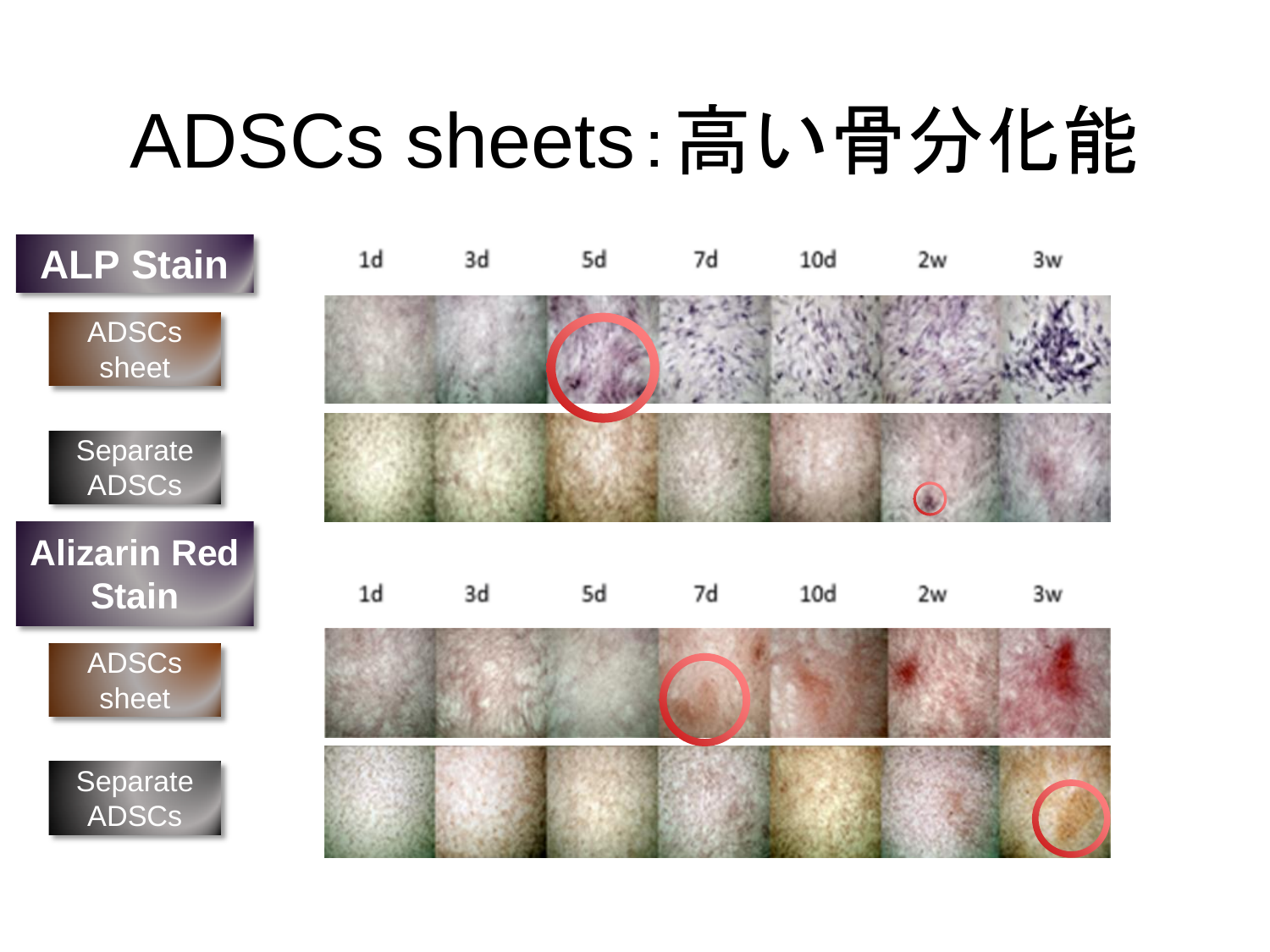#### ADSCs sheets fabrication pathway (*ADSC*細胞シートの作製方法)



#### ADSCs sheets fabrication medium (細胞シート作製培地)

DMEM containing FBS, Penicillin-Streptomycin Solution, **Ascorbic acid**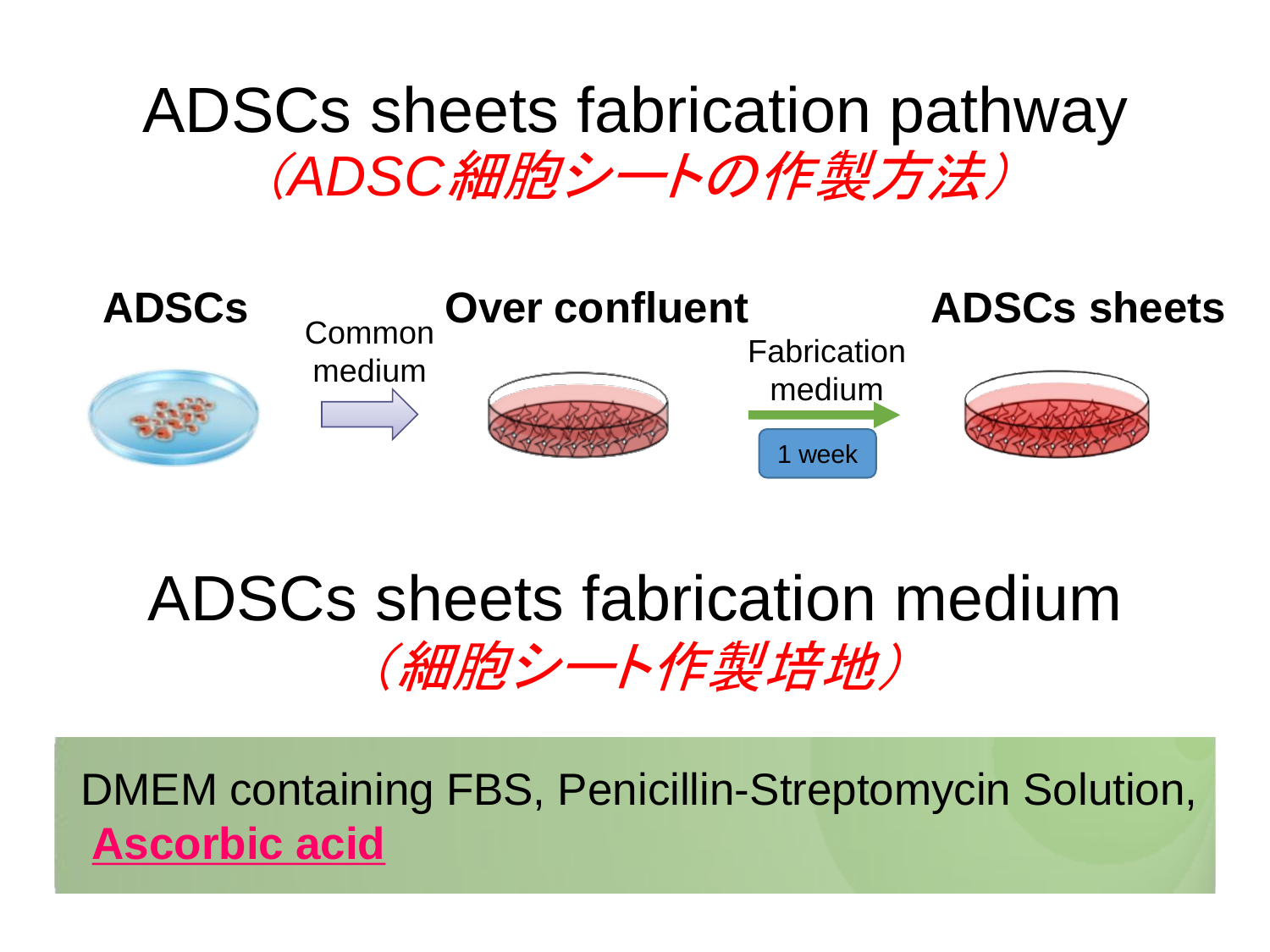### ADSCs sheets could be hang on many kinds of holders (物理的強度特性)

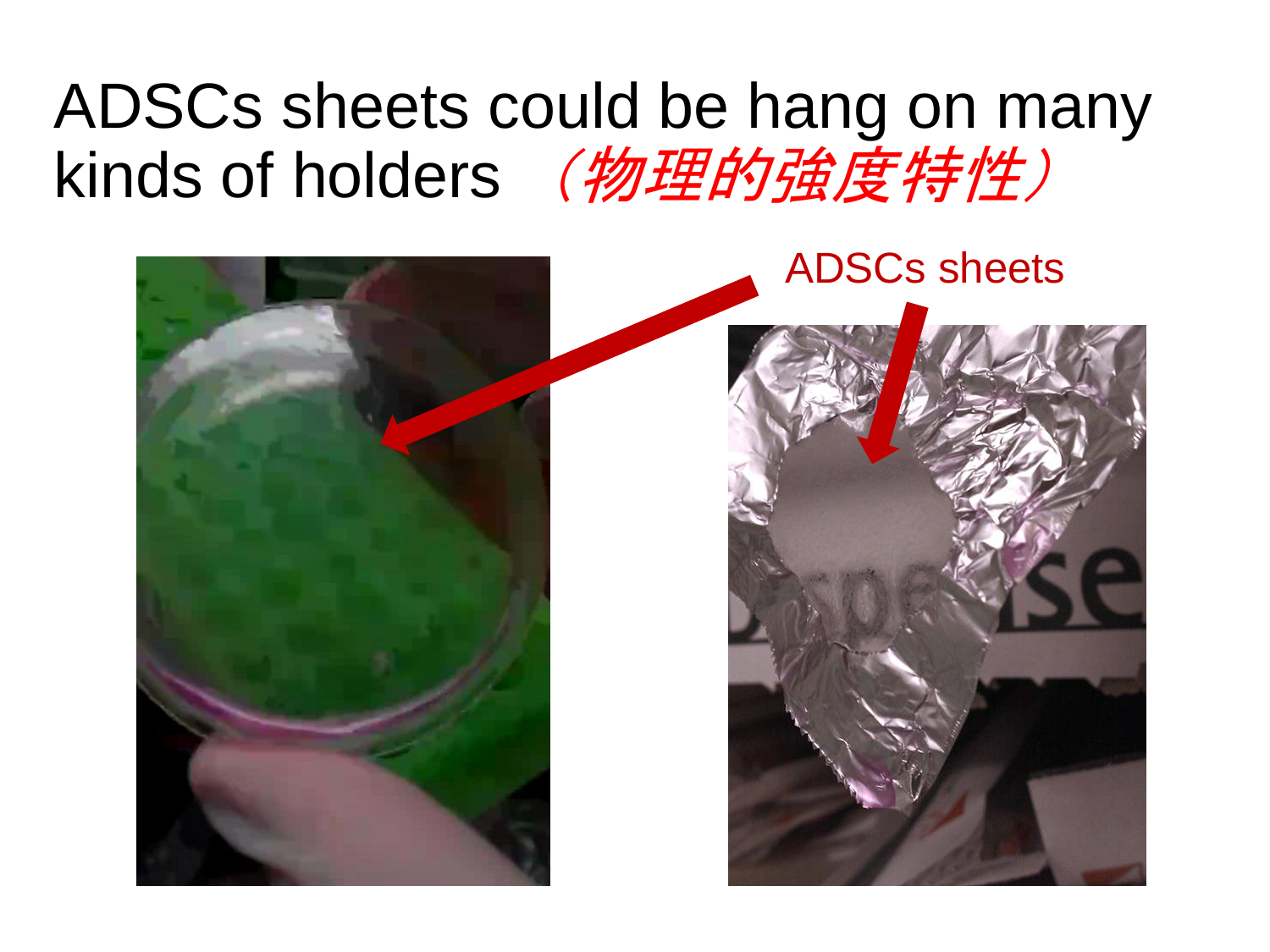### ADSCs sheetsの用途

- ・ Wrap artificial bones or grafted bones*(人工骨や移植骨の補強・修復)*
- Transplant for reconstruction of bone nonunion or bone defects (偽関 節や骨欠損の再建移植術)
- Fill in the pits in joint cartilages for cartilage-reconstruction (軟骨再建 のための~)
- Wrap artificial ligaments for ACL/PCL reconstruction(*ACL/PCL*同時再 建術時の人工じん帯の補強)
- Be transplanted into the bone necrosis for bone reconstruction (*骨壊* 死時の骨移植)
- And so on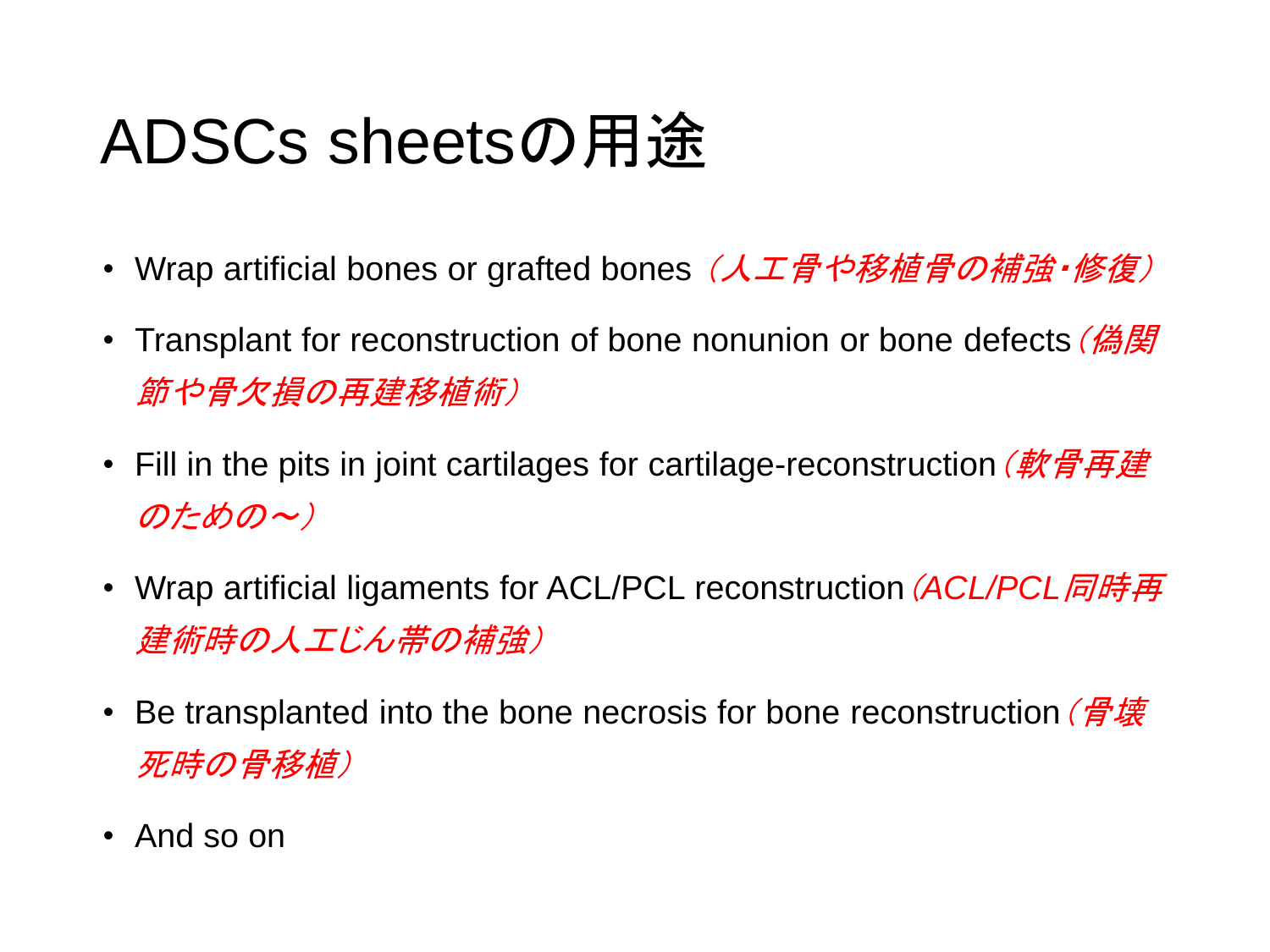#### 企業への期待

- より高い機械的強度を持つADSCsシートの 共 同研究
- 骨、軟骨領域のみならず、筋肉や創傷面の修復 の共同研究(ADSCsは間葉系幹細胞の一つとし て、VEGFなどの液性ファクターを分泌する)
- 悪性腫瘍患者では通常幹細胞移植は禁忌である が、併用薬を開発することで幹細胞移植を可能 とする(例 抗VEFG抗体と併用するなど)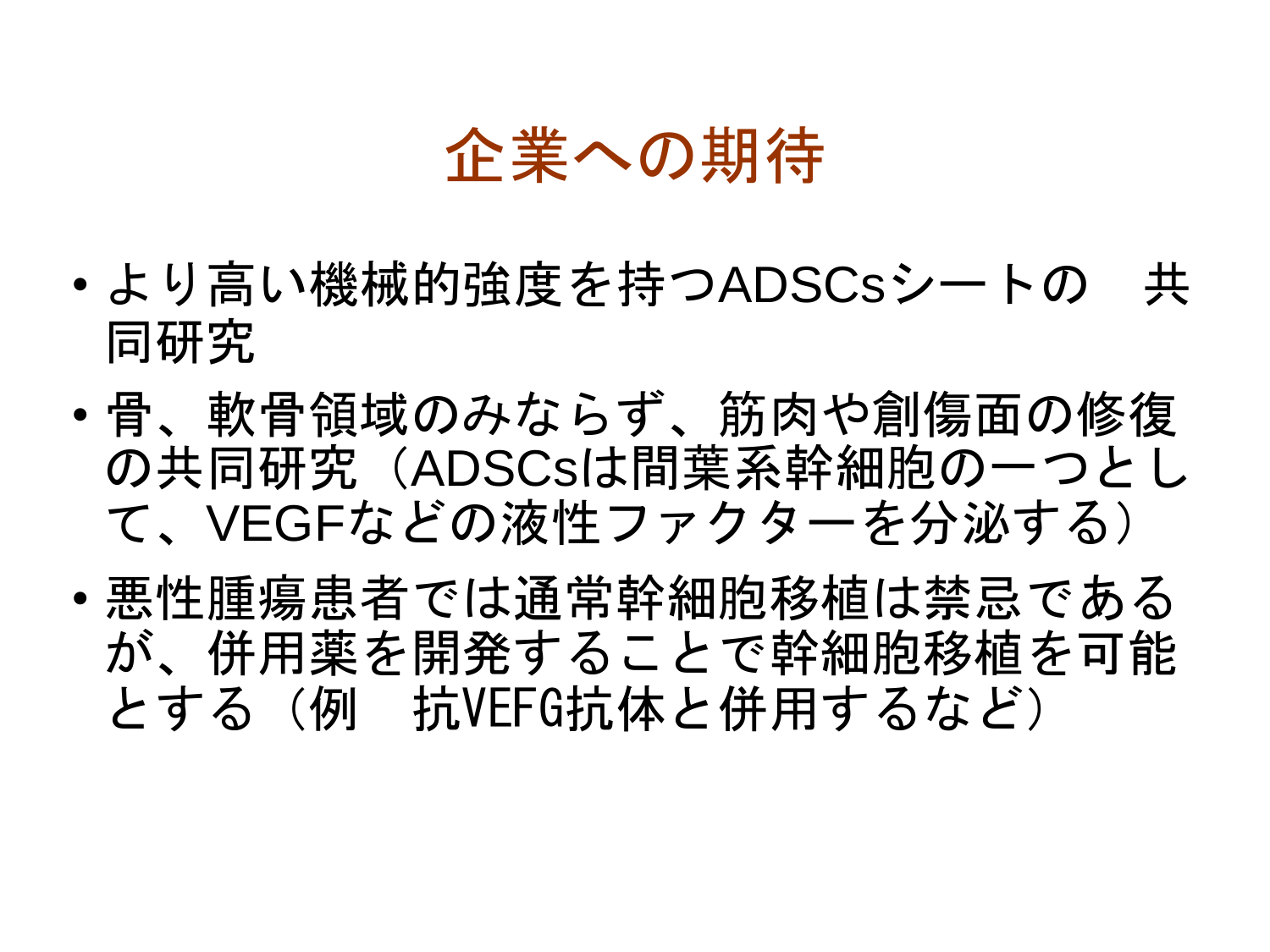### 本技術に関する知的財産権

- 発明の名称:骨分化能を有する脂肪由来幹細胞 シート及びその作製方法
- 出願番号 :特願2014-038913
- 出願人 :金沢大学
- 発明者 :方 向 村上 英樹 土屋 弘行